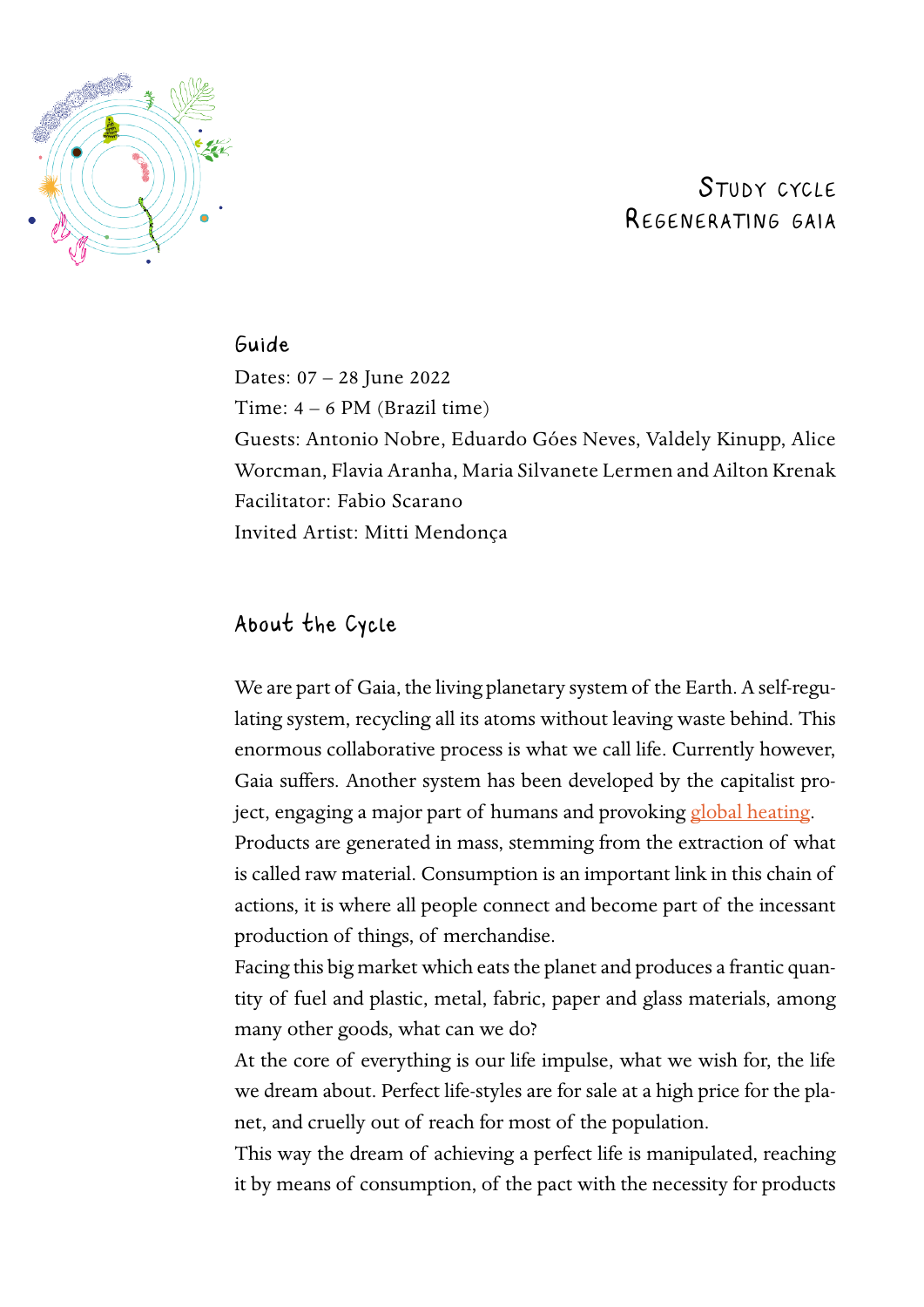to be happy. Transform what we dream is therefore a way. To transform our cognition programmed for the utilitarian capitalist system.

This cycle is for those who seek to open a window in this matrix called humanity and research ways of becoming a regenerator of Gaia.



**07/06 - First meeting Regenerating from dreams** Regeneration of body, home and cosmos. With Antonio Donato Nobre, senior researcher at the National Space Research Institute (INPE).

The Kapok Tree [Samauma, refers to *Ceiba pentandra*], one of the biggest trees of the Amazon forest, is at the same time *body* (tree), *home* (villages are made around them and they house several other beings) and *cosmos* (connecting the earth and the sky, a "world-axis"). To regenerate involves to reconnect the so-called modern people to themselves, to their fellow people and to the non-human elements from nature.

Antonio Nobre recently said that "to forget our bodies is to forget Gaia, to forget the world, to forget flowers". Somehow we even forget to dream, which takes this world to the current dystopic scenery. Antônio is going to discuss the importance of dreaming to regenerate.

**Antonio Donato Nobre** is a scientist and an activist, with a relevant role in promulgation and popularisation of science. He graduated in Agronomy, has a master's degree in Tropical Ecology, and a doctorate in Sciences of the Earth Systems. His main study focus is the Amazon. He was a researcher at the National Amazonian Research Institute (INPA) and currently he is a senior researcher at the National Institute for Space Research (INPE).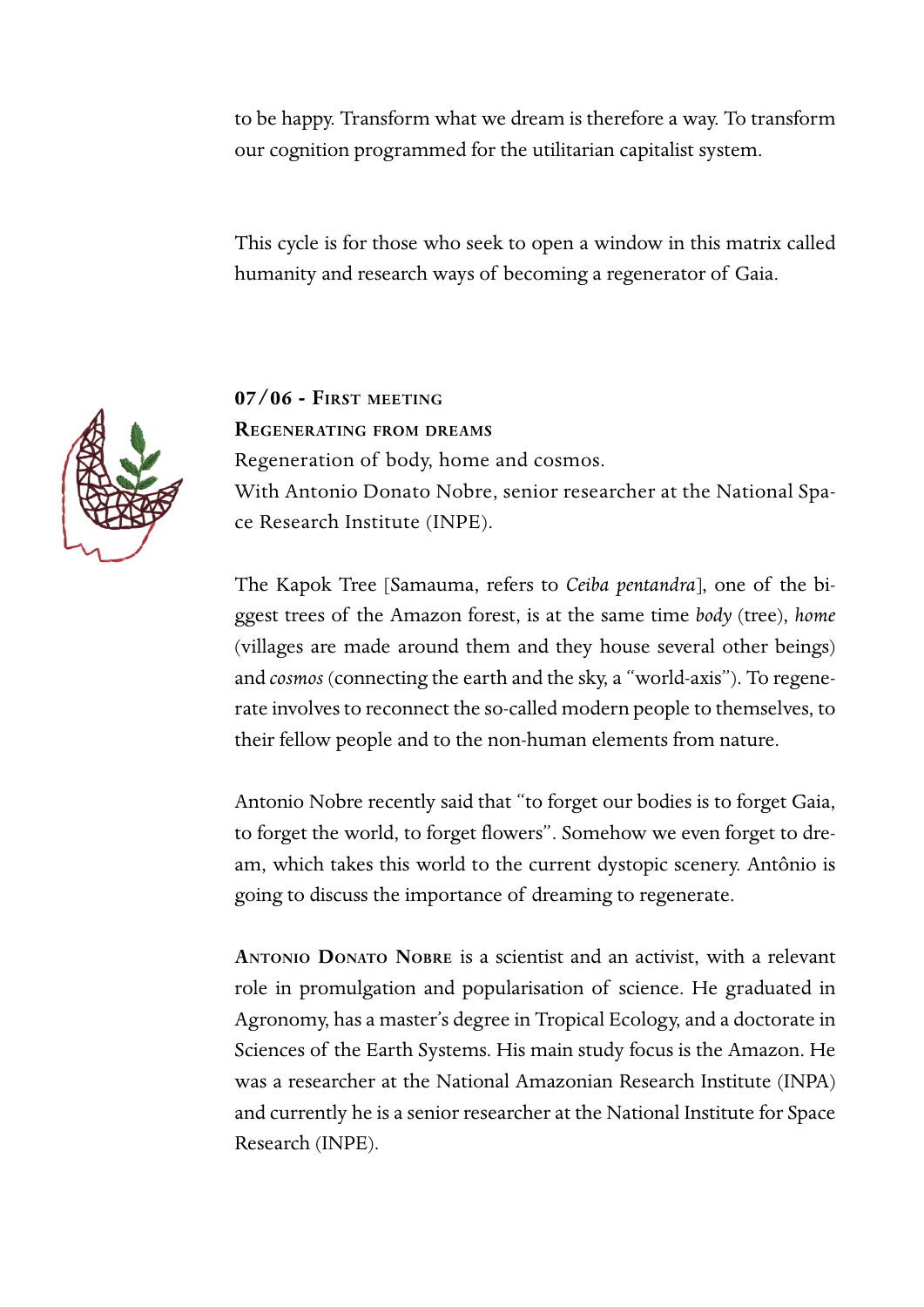#### **14/06 - Second meeting**

**The Amazon and "abundance management"**  Biological diversity is fruit of cultural diversity and cultural diversity is fruit of biological diversity.

With Eduardo Góes Neves, archaeologist at São Paulo University (USP), and Valdely Kinupp, specialist in Non-Conventional Edible Plants ([NCEP](https://www.journals.elsevier.com/food-research-international/call-for-papers/non-conventional-edible-plants-bioactive-composition-nutrition-health-benefits-and-safety) or PANC in Portuguese) and responsible for the School Farm Panc in Manaus.

"Abundance management" is really analogous to Ernst Götsch's vision of abundance. We will talk about "black earth"and soil fertility. The Amazon Forest we see today results partly from a history of domestication, and partly from a history of reoccupation based on regeneration. Survival practices and abundance generation. The regeneration of Gaia encompasses dialogue and conversation between different people and worlds.

**Eduardo Góes Neves** is an academic historian, has a Master's and a Doctorate degree in Anthropology. He is a Professor at the Archaeological and Ethnological Museum of São Paulo University, where he coordinates the Archaeology Laboratory of the Tropics. His extensive scientific production and master's theses and doctoral dissertation advising record focusses mainly on Amazonian Archaeology. He received the Research Prize at the Shanghai Archaeological Forum in 2019.

**Valdely Kinupp** is a Phd at the Federal Institute for Education, Sciences and Technology, Campus Manaus-Zona Leste (IFA-M-CMZL) and Curator-Founder of the EAFM Herbarium of this institute. He is also a teacher and a post-graduate thesis advisor in Botany at INPA. He researches and promulgates NCEP, Non-Conventional Edible Pants. He has experience in the botanical area and focusses on the following themes: non-conventional vegetables, vegetal genetic resources, food security, floristics, olericulture (non-conventional vegetables) and agroecology. Author of the book *Plantas Alimentícias Não Convencionais (PANC) no Brasil* [Non-Conventional Edible Plants (PANC) in Brazil] with co-author Harri Lorenzi (Editora Plantarum, 2014).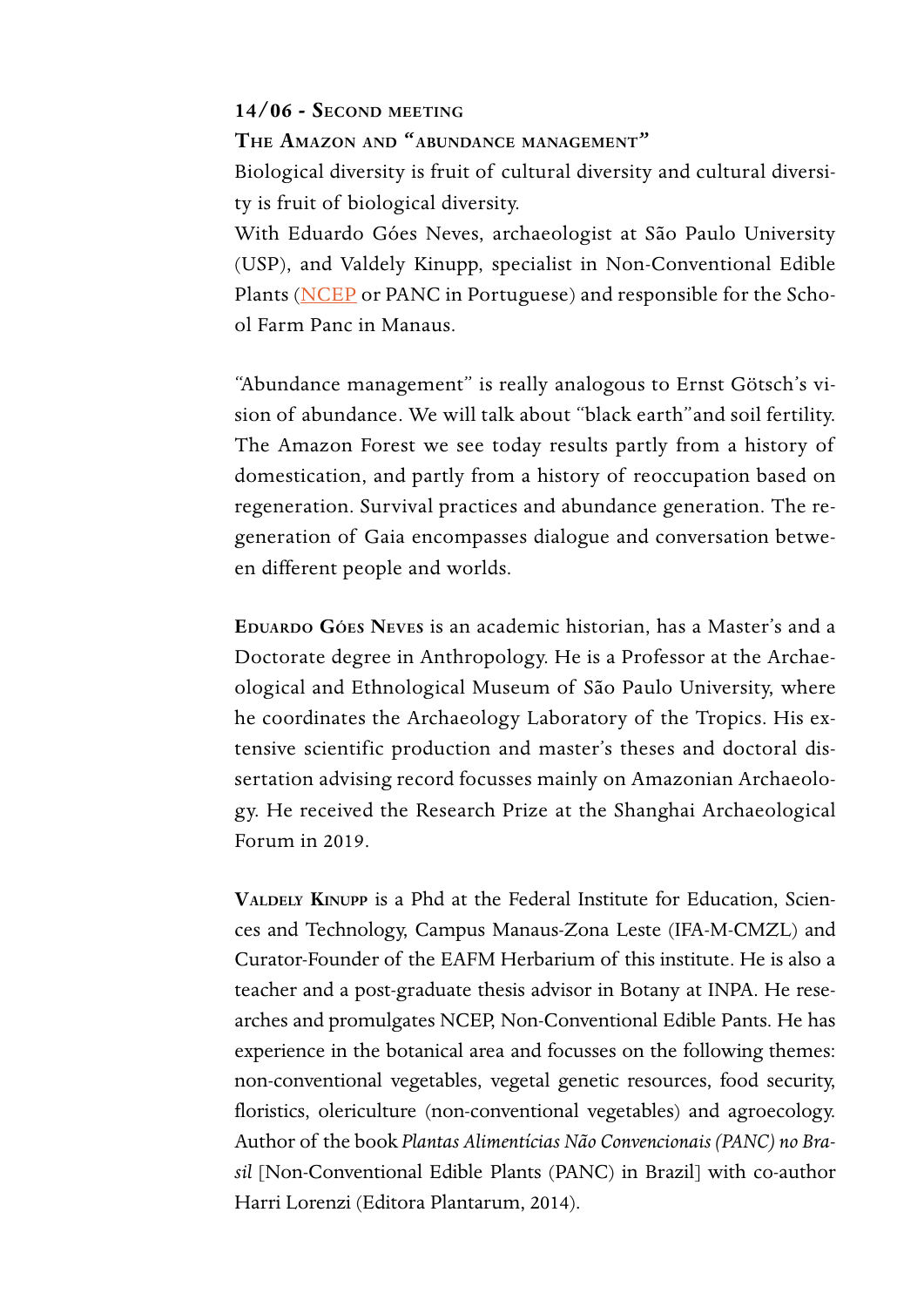

**21/06 - Third meeting Plants which feed and regenerate cities** Plants regenerate Gaia. With Alice Worcman, practitioner of Agroforestry, and Flavia Ara-

nha, live clothes stylist.

The concept of regenerative cities has been spreading in literature about urbanism, design etc. This englobes urban agriculture and the insertion of different green spaces in cities. The double regeneration of space and time, in the sense of body and home, a "strap" to regenerate our relation with the cosmos. A conversation about the "seeds of a good Anthropocene", a concept about things being done these days which may help us to "change the game".

**Alice Worcman** is the founder of "Organicidade" [Organicity], an institution that collaboratively regenerates environments and connects urban ecosystems with ancestral knowledge and new technologies to improve life in cities. Alice studied Art History and Design for Sustainability, along with being an autodidact in NCEP and researcher of food biodiversity. Practitioner and learner of urban agriculture, she believes that the continuity of our species's existence is related to observation, interaction and regeneration with the nature that we inhabit and which inhabits us.

**Flavia Aranha** was born in Campinas, in the state of São Paulo, and grew up in an environment close to nature and art. Her gaze has always lingered on everyday dualities; the delicacy and strength in everything that exists conduct her creative process and her entrepreneurial road. After her experience in conventional fashion industry, in 2009, she opened her first atelier shop in Vila Madalena, São Paulo, with natural dying as the core of her homonymous brand. The designer connects traditional knowledge to new technologies for the development of products that may cause a more positive impact on society and the environment by means of fashion.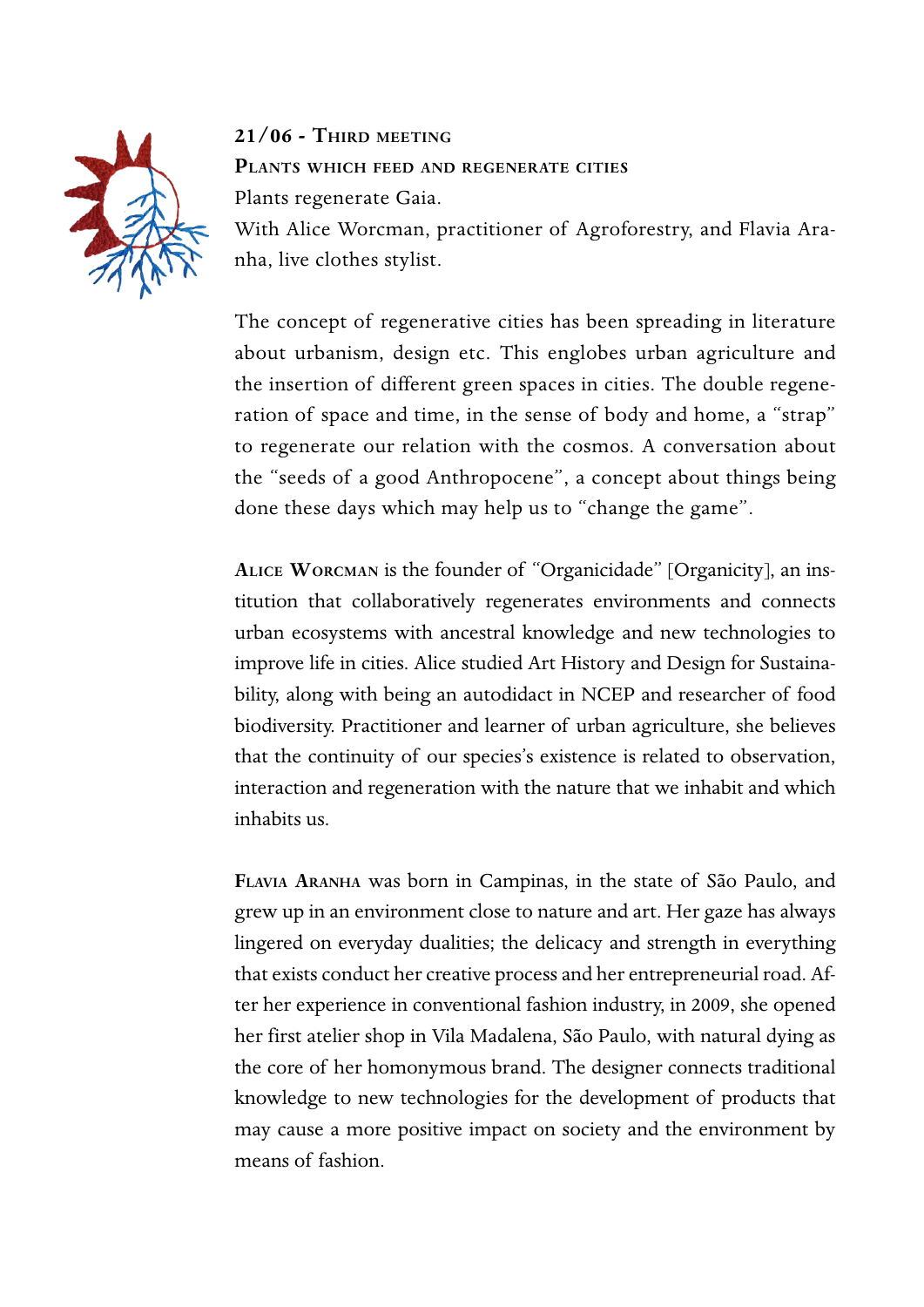**28/06 - Fourth meeting Regeneration is the cure** Plants that regenerate people. With Maria Silvanete Lermen and Ailton Krenak.

Cure by using medicinal plants, or by the simple presence of plants and other elements of nature. The gardens.

Two new diagnosed illnesses are related to the fractures in human relations with the world: with ourselves, with our fellow beings, with the non-human elements from nature. One is being called the "Extinction of Experience" and stems from the lack of contact with nature, particularly common in urban youth. The other, "Eco-Anxiety", is associated with a specific kind of anxiety, and eventually panic, facing the imminence of natural disasters. The medicine present in healing plants, as well as the simple exposure to natural systems (in some cases known as different forms of ecotherapy) are antidotes for these troubles.

With the advent of the covid-19 pandemic, the "One Health" concept gained evidence. This concept refers to the recognition by science that human health is dependent on and integrated with ecosystem health. The talk will not only introduce these concepts, but more importantly, discuss how these cures, therapies and treatments have been known for a long time by indigenous, local and ancestral peoples, although by other names.

**Maria Silvanete Lermen** is a grassroots educator in community health, a traditional healer, ancestral gates guide, agroforester, practitioner and researcher of people's practises. She lives in the Serra dos Paus Dóias, in Exu, in the Araripe savannah, in the state of Pernambuco.

**Ailton Krenak** is a thinker, environmentalist and one of the main voices of Brazilian indigenous knowledge. Ailton has created, together with Dantes Editora, the Selvagem – cycle of studies about life. He lives in the Krenak village, on the banks of Doce river, in the state of Minas Gerais, and is the author of *Ideas to postpone the end of the world* (House of Anansi Press, 2020), *O amanhã não está à venda* [Tomorrow is not for sale] (Companhia das Letras, 2020) and *A vida não é útil* [Life is not useful] (Companhia das Letras, 2020).